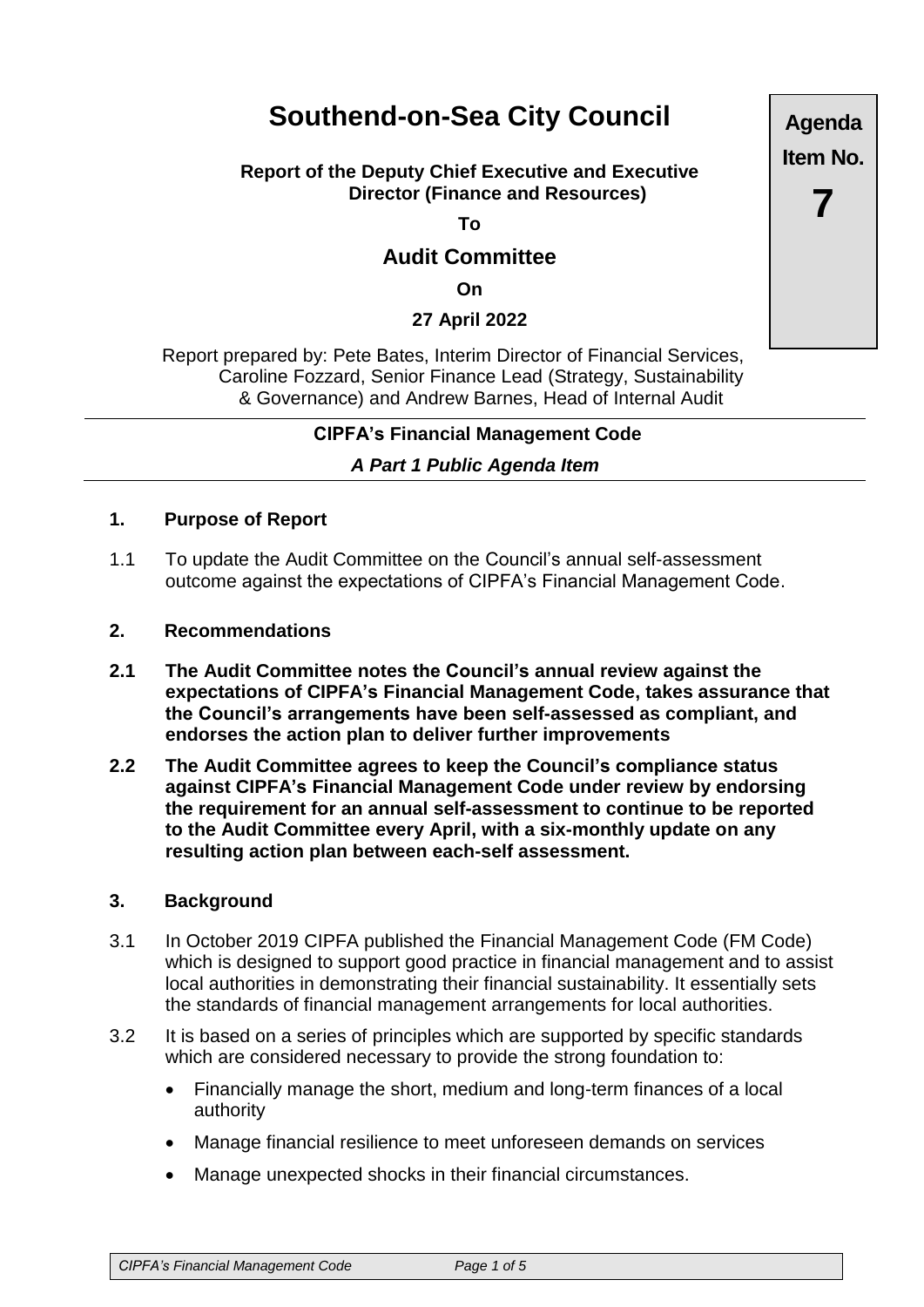- 3.3 The FM Code has six core principles and within those it has 17 minimum standards (A-Q) that came into effect from 1st April 2020, with the first full year of compliance being the 2021/22 financial year.
- 3.4 The importance and significance for all local authorities to understand and seek compliance with the FM Code has been highlighted by the fiscal challenges caused by the pandemic and the need to effectively manage at a local level the Government's national policy response. Passporting targeted financial support to eligible local businesses and residents at great speed has relied on robust and well organised financial arrangements. Southend-on-Sea City Council has been able to respond positively to this challenge.

# **4. Self-assessment**

4.1 The Council committed to review and refresh the self-assessment against each of the 17 standards contained within the FM Code. Officers in finance and audit have reviewed the Council's current practices, and the evidence of their utilisation, to complete that self-assessment. The officers reviewed the evidence of the Council's current arrangements compared to the FM Code's expectations and expressed their degree of confidence about how well these arrangements met the FM Code's expectations. This has resulted in a RAG rating that is being used to report the status of compliance against each standard:

| Red   | Not compliant                                    |
|-------|--------------------------------------------------|
| Amber | Compliant but with scope for further improvement |
| Green | Compliant                                        |

- 4.2 The results of the review undertaken by officers is represented by the diagram shown at Appendix 1. This illustrates that the Council is self-assessed as achieving overall compliance with the expectations of the FM Code. The Council meets the minimum expectations for all 17 standards, with good compliance for 14 standards and demonstrable compliance, but with recognised scope for further improvement for the remaining 3 standards.
- 4.3 In addition to the improvements recommended for the 3 standards rated as amber that are reported in the action plan at Appendix 2, additional work to ensure consistency and embedding of arrangements throughout the Council is also proposed to enhance the already compliant arrangements in respect of the following 4 standards:
	- C: The leadership team demonstrates in its actions and behaviours responsibility for governance and internal control
	- H: The authority complies with the CIPFA Prudential Code for Capital Finance in Local Authorities
	- L: The authority has engaged where appropriate with key stakeholders in developing its long-term financial strategy, medium-term financial plan and annual budget.
	- N: The leadership team takes action using reports, enabling it to identify and correct emerging risks to its budget strategy and financial sustainability.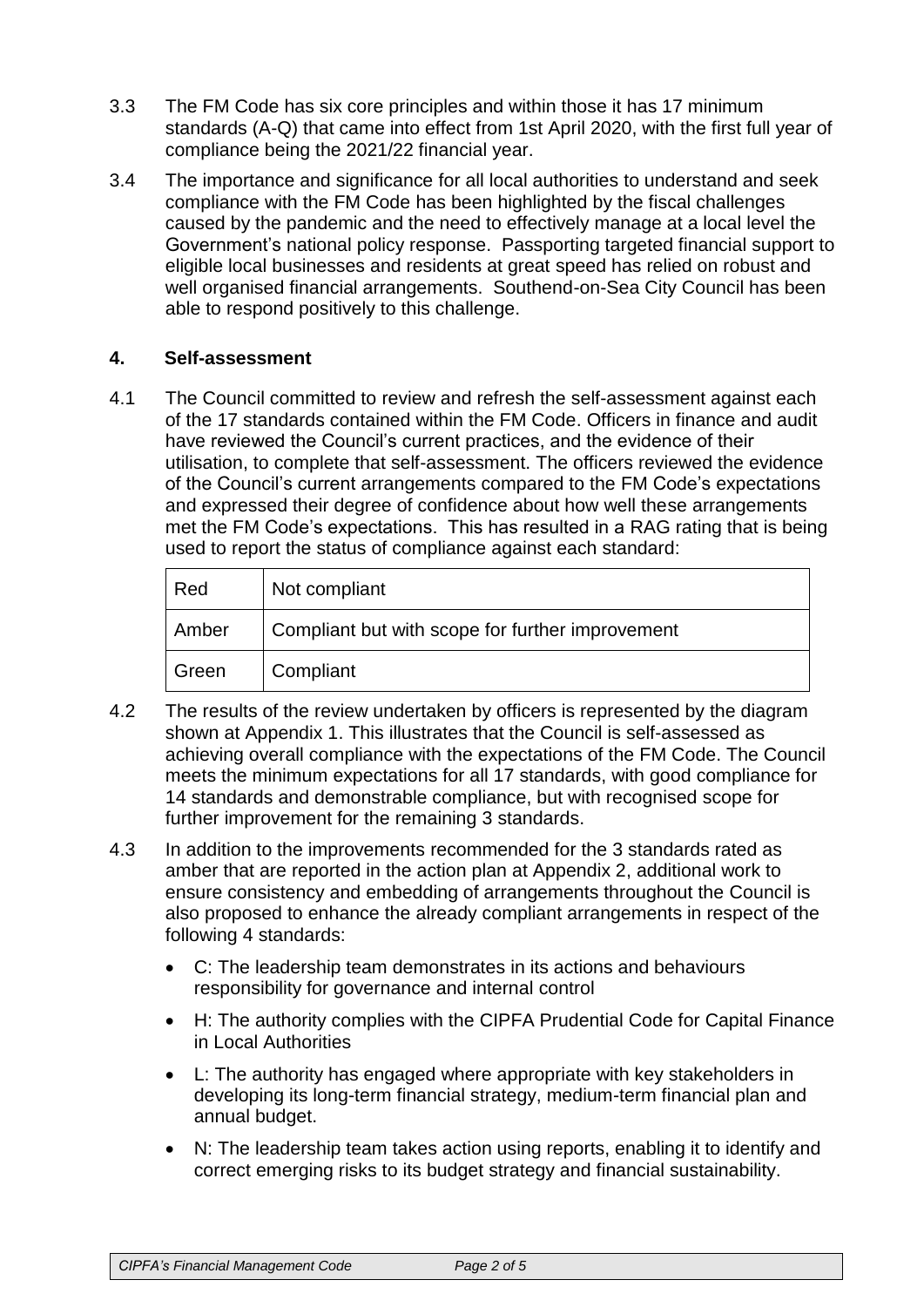- 4.4 This FM Code self-assessment should be viewed in the context of the prevailing conditions within which the Council has worked over the last financial year. Despite the financial challenge arising from the continuing national and local conditions, the uncertainty around the financial impact of forthcoming national policy changes, increasing cost and demand pressures, inflation and supply chain issues, the Council has managed its resources for 2021/22 within the approved budget. This is an indication that Financial Management arrangements within the Council are strong.
- 4.5 The Government effectively only issued a one-year funding settlement for 2022/23, which, given the commitment to financial reform, has increased the risk and uncertainty around future year funding levels. To support our financial planning arrangements an updated set of budget planning principles have been developed to guide our collective and collaborative approach in these circumstances. These principles include the requirement to embed the "Knowing your Business" programme and the requirement to consider and evidence Value for Money across all services. These principles have been circulated this month to all officers within the Council's senior leadership network. Work has also commenced to prepare for the development of a new Corporate Plan which will be underpinned by our commitment to future financial sustainability.
- 4.6 Whilst demonstrating best practice in all areas would always be ideal it is acknowledged that with the finite level of resources available, sensible judgements need to be made. The Council needs to have confidence in its arrangements and compliance with the Code, but also to ensure that arrangements are proportionate and represent a good use of limited available resources. The proposals in this report will be kept under review but it is considered that this fine balance has been achieved, and no extra costs will be incurred as a result of this assessment and recommended way forward.
- 4.7 Discussions have been held with the Corporate Management Team to confirm the:
	- results of the self-assessment
	- areas where we should focus our resources to deliver improvements
	- commitment to continue to create the right conditions to embed good financial management, with clear ownership and accountability for delivering better outcomes
	- need to embed the importance of securing value for money across all areas of the Council via the Knowing Your Business programme.
- 4.8 The findings of the self-assessment have resulted in the proposed action plan, included at Appendix 2. This plan outlines the steps that the Council will take to deliver further improvements to existing arrangements to ensure enhanced compliance with the expectations of the FM code while also supporting the delivery of the new Corporate Plan, the Southend 2050 Ambition, Roadmap and Priority Outcomes. This work will also be included as part of the Council's reflection and learning from the pandemic which could result in new ways of working in the future and as our commitment to supporting our workforce and improving our productivity to enhance our financial sustainability.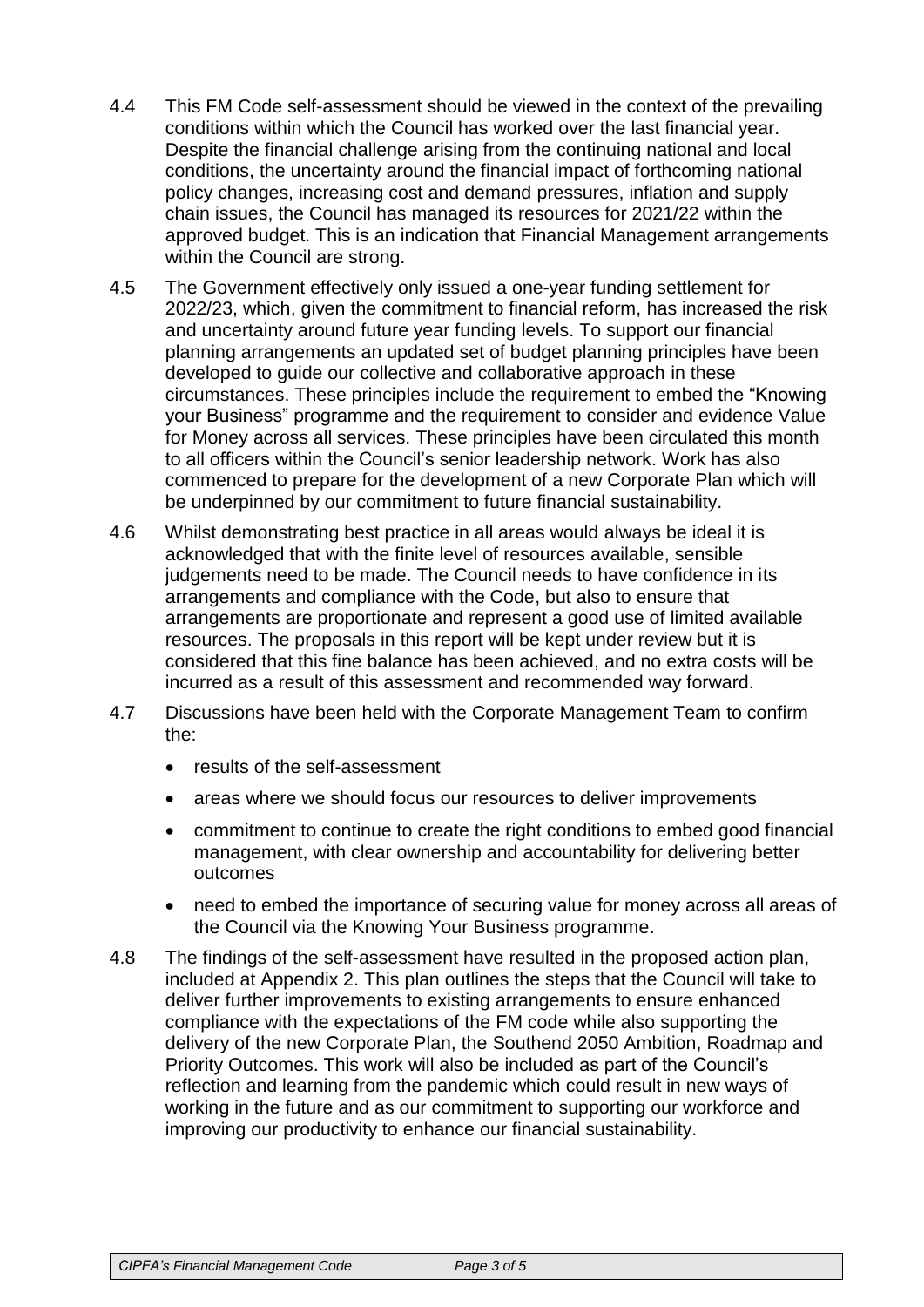It should also be noted that the NAO's Code of Audit Practice 2020 for external audit of local government that takes effect from the audit of the 2020/21 financial year has updated the approach that external auditors will be taking to delivering their review of the Council's Value for Money (VFM) arrangements. The Council's findings from the self-assessment against the FM Code will form part of the evidence provided to the external auditors to inform their review, the results of which will be reported to the Audit Committee once the external auditors have completed their independent audit of 2020/21.

# **Reasons for Recommendations**

**5.1 One of the purposes of the Audit Committee is to provide independent assurance on the adequacy of the internal control framework, therefore understanding the Council's compliance with the expectations of CIPFA (the sectors' standard setter) in respect of financial management assists the Committee to achieve this purpose.**

# **Corporate Implications**

6.1 Contribution to the Southend 2050 Road Map

The corporate financial management arrangements underpin the operational effectiveness of the Council's corporate governance arrangements and specifically monitors progress of managing financial sustainability and the use of financial resources associated with the successful delivery of our Southend 2050 Ambition, Roadmap and Outcomes.

6.2 Financial Implications

Any financial implications arising from effectively managing the Council's financial position will be considered through the normal financial management processes. Proactively managing the Council's finances results in improved utilisation of limited resources, better VFM including reduced costs and improved outcomes for local residents.

6.3 Legal Implications

The Accounts and Audit Regulations 2015 require the Council to ensure that the financial management of the body is adequate and effective and that the body has a sound system of internal control which facilitates the effective exercise of that body's functions.

6.4 People Implications

Any people implications arising from managing the Council's finances will be considered through the Council's normal business management processes.

6.5 Property implications

Any property implications arising from managing the Council's finances will be considered through the Council's normal business management processes.

#### 6.6 Consultation

Consultation has taken place with key stakeholders.